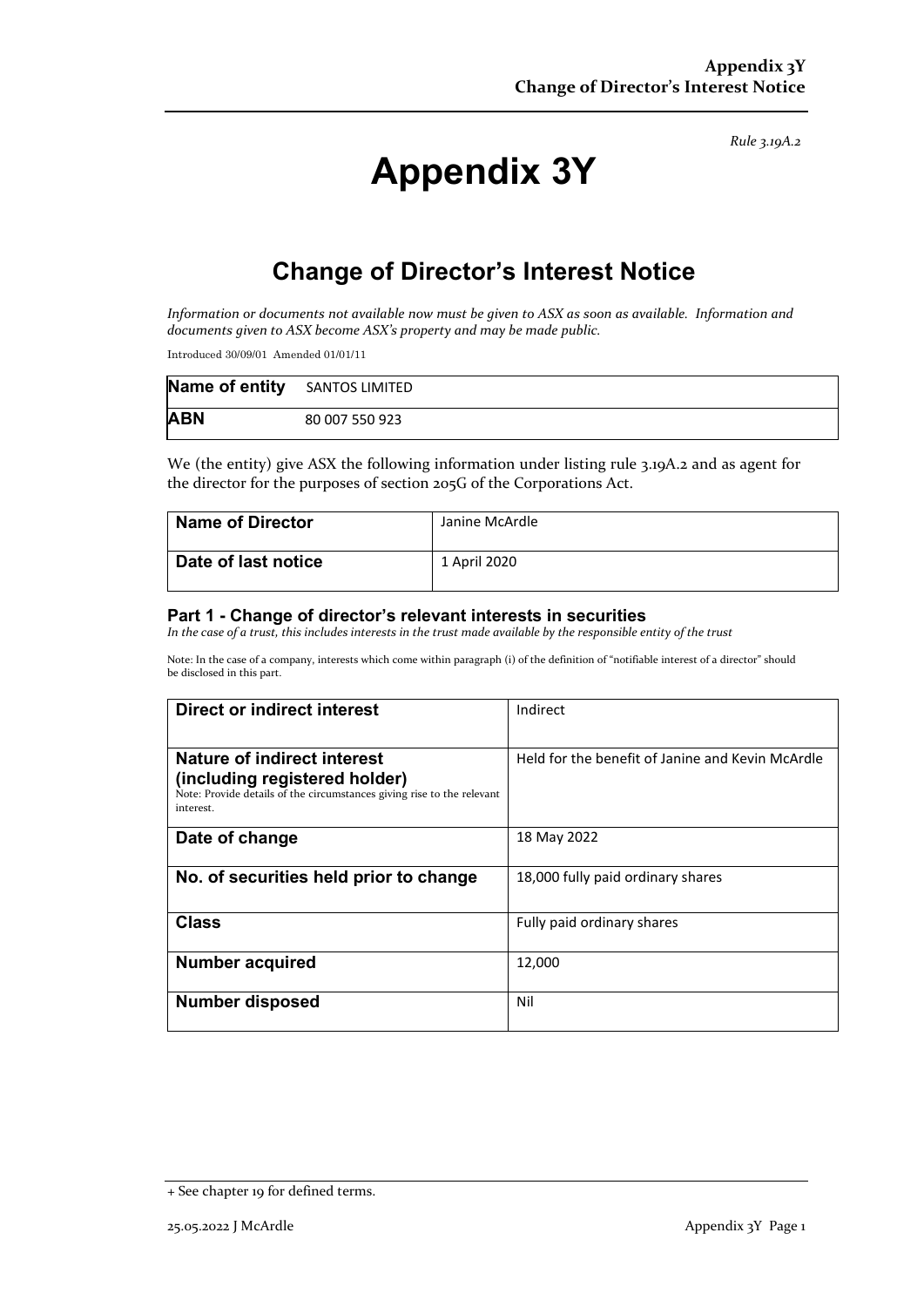| <b>Value/Consideration</b><br>Note: If consideration is non-cash, provide details and estimated<br>valuation                                                               | Approx. US\$5.86 per share (ave)  |
|----------------------------------------------------------------------------------------------------------------------------------------------------------------------------|-----------------------------------|
| No. of securities held after change                                                                                                                                        | 30,000 fully paid ordinary shares |
| Nature of change<br>Example: on-market trade, off-market trade, exercise of options,<br>issue of securities under dividend reinvestment plan, participation in<br>buy-back | On-market purchase                |

### **Part 2 – Change of director's interests in contracts**

Note: In the case of a company, interests which come within paragraph (ii) of the definition of "notifiable interest of a director" should be disclosed in this part.

| <b>Detail of contract</b>                                                                                       |  |
|-----------------------------------------------------------------------------------------------------------------|--|
| Nature of interest                                                                                              |  |
| Name of registered holder<br>(if issued securities)                                                             |  |
| Date of change                                                                                                  |  |
| No. and class of securities to<br>which interest related prior to                                               |  |
| change<br>Note: Details are only required for a contract in<br>relation to which the interest has changed       |  |
| Interest acquired                                                                                               |  |
| Interest disposed                                                                                               |  |
| <b>Value/Consideration</b><br>Note: If consideration is non-cash, provide details<br>and an estimated valuation |  |
| Interest after change                                                                                           |  |

## **Part 3 –** +**Closed period**

<sup>+</sup> See chapter 19 for defined terms.